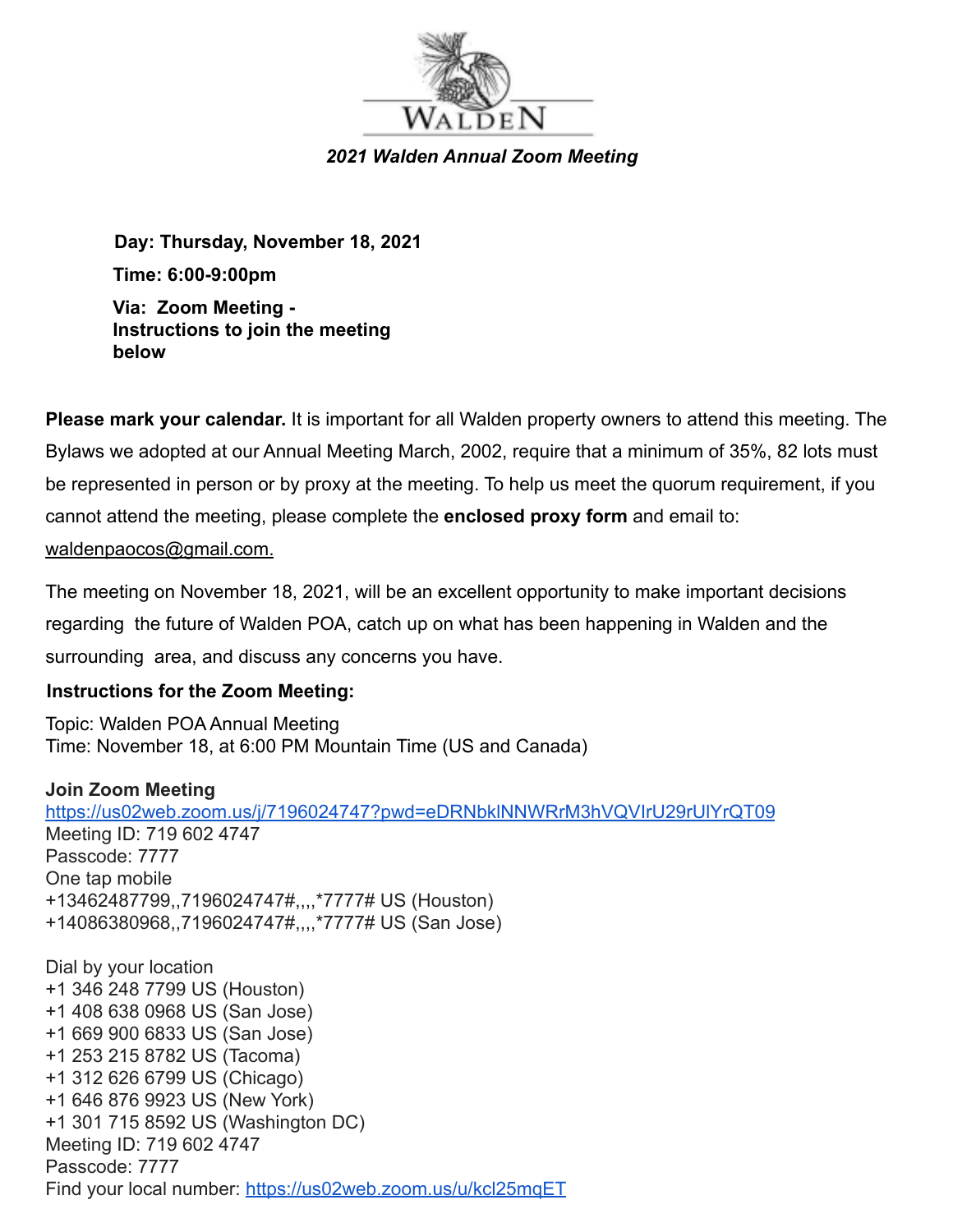

Walden Property Owners Association PO BOX 3262 Monument, CO 80132 *2021 Annual Meeting Agenda* **Thursday, November 18, 2021 6:00-9:00 PM.** *ZOOM Meeting*

Since we have many items to cover, except for those giving reports, all other speakers will be limited to two (2) minutes each. No one will be allowed to speak a second time on a topic until all who want to speak on the topic have had a chance to speak.

- **1) Determination of Quorum**
- **2) New Owner Forum: recognize new owners that are present**
- **3) Recognize Don Deboot for service to the Walden Community**
- **4) Social Committee to fill the position that was previously occupied by Harold Haver and Kathy Gregory**
- **5) Review/Approve 2020 Annual Meeting Minutes**
- **6) Board of Directors Election**
	- **a) Slots are up for re-election**
		- **i) Terry Tyson Member at Large**
- **7) ACC Report Presented by Matt Dunston**
- **8) Financial Report Presented by John Harris: Review and approve 2021 & 2022 budget.**
- **9) Discuss changing annual meetings to November**
- **10) Adjourn**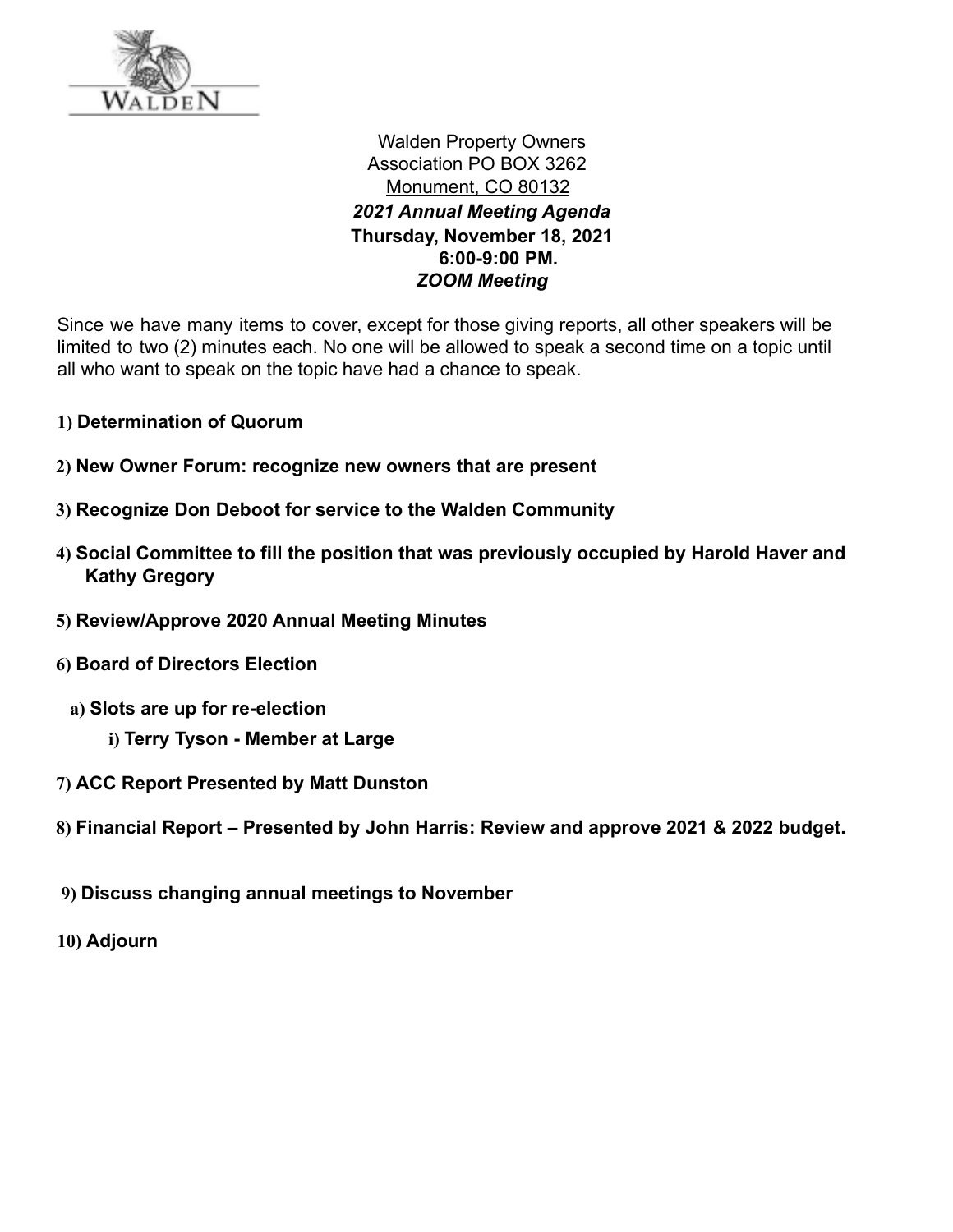**Wednesday, September 23, 2020**

**The meeting was called to order by Bill Dunston at 7:00 p.m.**

**Board members were introduced: Bill Dunston – President Mark Rising – Vice President John Harris – Secretary Jim Hackworth – Treasurer Terry Tyson – Member at large Established that a quorum was not present.**

**Recognized new owners that were present.**

**Recognized the Havers and Gregory's service to the Social Committee Bill asked for volunteers for taking over the Social Committee.**

**Harold will go forward with hosting Bunco meetings.**

**Election of Board Members: Mark Rising & John Harris were nominated for an additional three-year term by Bill Dunston.**

**Vote for John & Mark was unanimously approved.**

**ACC Report: Matt Dunston, ACC Board member, discussed the role of the Architectural Control Committee, and gave count on various approved projects this year.**

**2021/2021 Budget: Financial reports and proposed budget were presented by John moved to approve the budget.**

**Terry seconded. Budget approved.**

**Changing future annual meetings to September: Unanimously approved New Business: Theresa Carter discussed her concern for speeders along Timber Meadows in the morning.**

**Matt will talk to District 38 about sending a memo to parents of students.**

**Also, discussed removal of Cattails and dying plants.**

**Andrew mowing next summer.**

**Meeting Adjourned at 8:00 p.m.**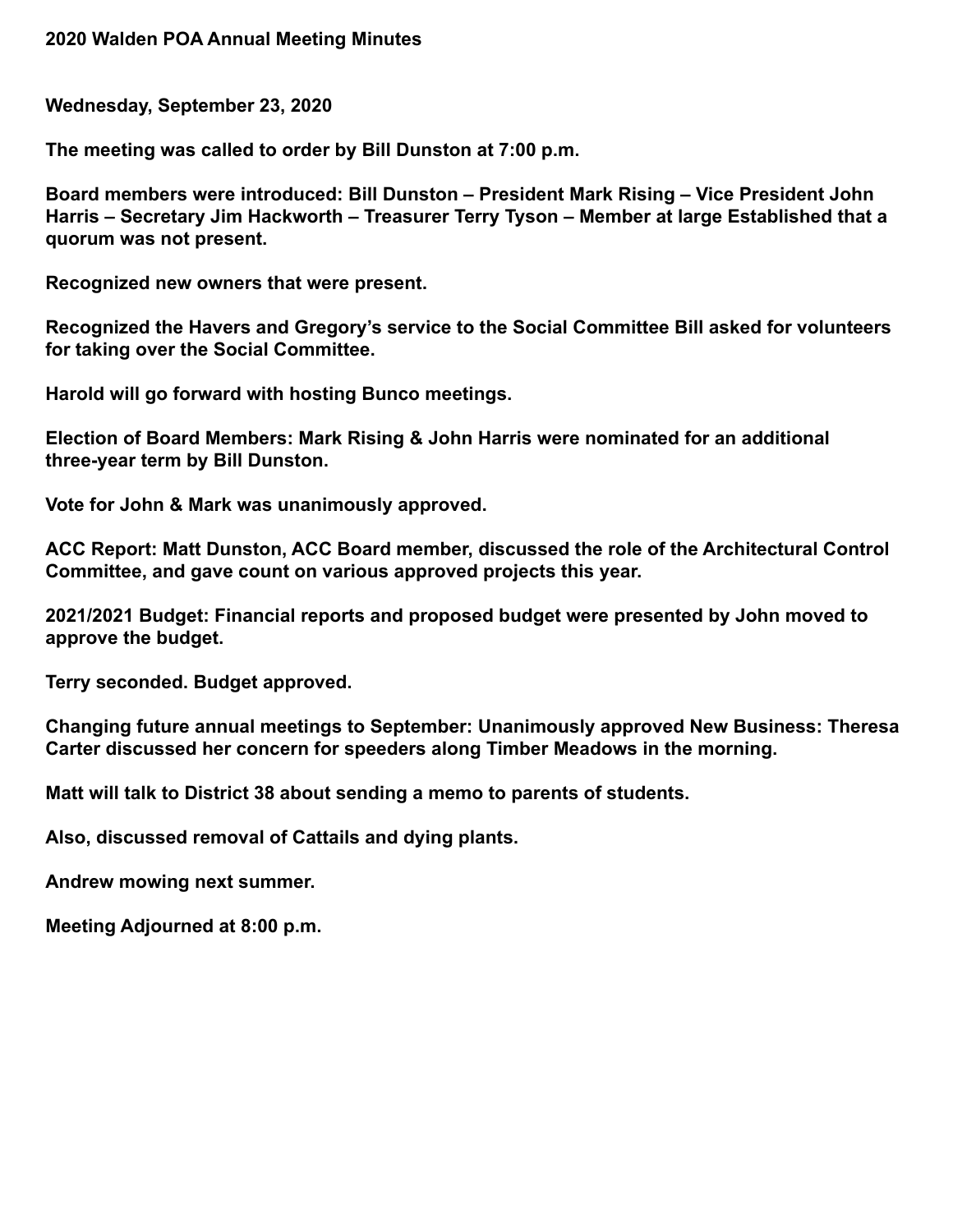

Walden Property Owners Association POX BO 3262 Monument, CO 80132

# W**ALDEN PROPERTY OWNERS' ASSOCIATION VOTING PROXY FORM**

Property Owner Name(s): <u>Department</u> of the state of the state of the state of the state of the state of the state of the state of the state of the state of the state of the state of the state of the state of the state of

Lot Number(s):

I give the set of the set of the set of the set of the set of the set of the set of the set of the set of the set of the set of the set of the set of the set of the set of the set of the set of the set of the set of the se on my behalf on all issues put to a vote by the homeowner's association during the **Walden Property Owners' Association Annual Meeting, Thursday, November 18, 2021, via Zoom**, to ratify the 2021 Annual Budget and proposed 2022 budget, elect owners to the Board of Directors and the transaction of such other business that may properly come before the meeting.

Please check one: **I** am a Walden resident

\_\_\_\_\_ I am not a Walden resident

Property Owner(s) Signature: \_\_\_\_\_\_\_\_\_\_\_\_\_\_\_\_\_\_\_\_\_\_\_\_\_\_\_\_\_\_\_\_\_\_\_\_\_\_\_\_\_\_\_\_\_\_\_\_\_\_\_\_\_\_\_

Printed Name of Property Owner(s): \_\_\_\_\_\_\_\_\_\_\_\_\_\_\_\_\_\_\_\_\_\_\_\_\_\_\_\_\_\_\_\_\_\_\_\_\_\_\_\_\_\_\_\_\_\_\_

Date:

#### **Notes to Proxy Holder**

**To be valid, proxies (whether using this form or a written**

**statement):** o **Must identify the person authorized to vote.**

- o **Must be signed and dated.**
- o **Must identify the meeting for which the proxy is valid.**
- o **Must be mailed to the Walden POA (above address) or email to: [waldenposcos@gmail.com](mailto:waldenposcos@gmail.com) sufficiently in advance of the meeting or must be presented at the meeting.**

**Proxy forms are non-transferrable; that is, only the person named in the proxy form may cast ballots based on the proxy form.**

 $\Box$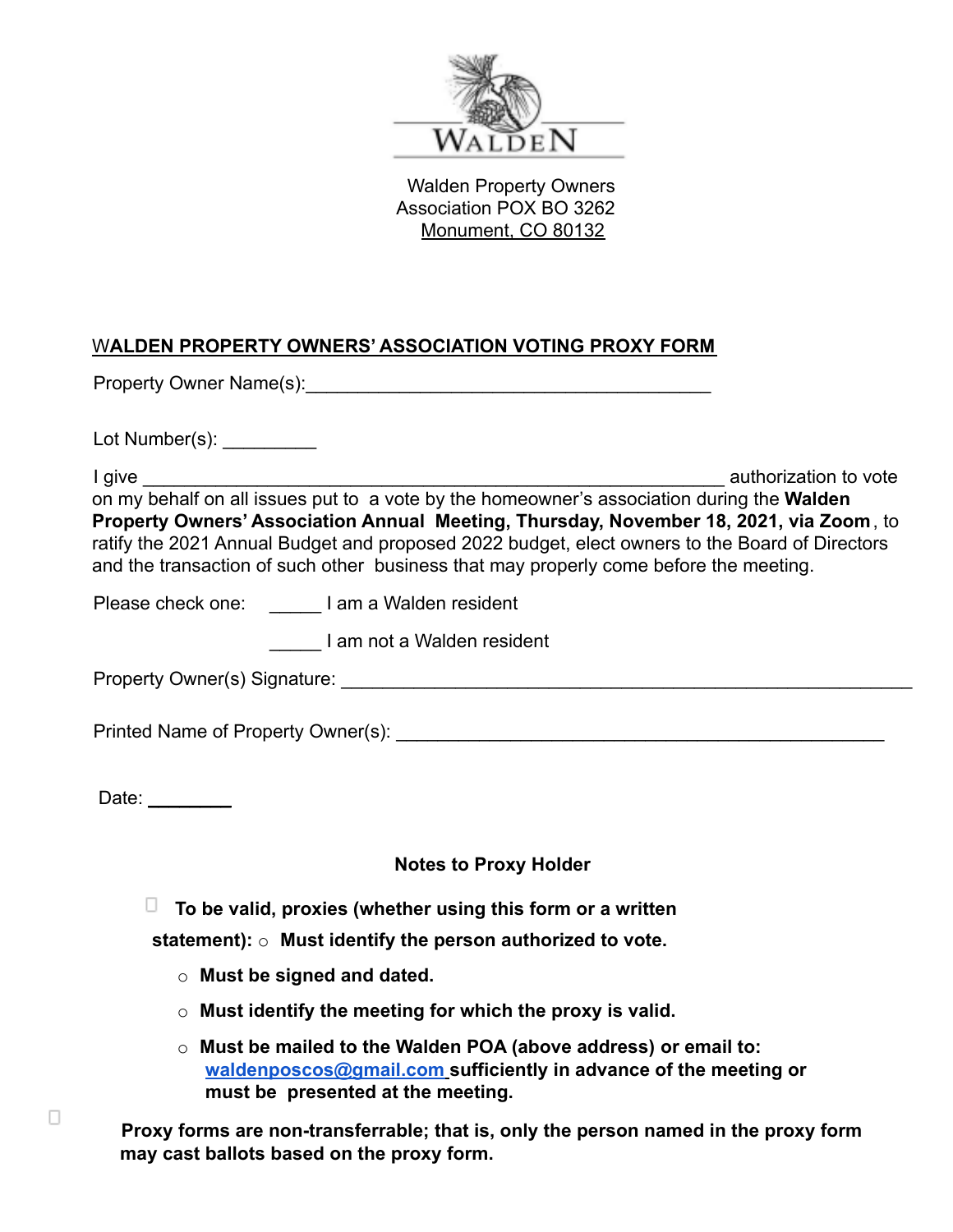#### **Walden POA Budget Vs Actual**

|                                                   | <b>Actual</b><br>1/1/2021 | 2021<br><b>Budget</b> | <b>Actual as</b><br>οf<br>11/4/2021 | <b>Difference</b> | 2022<br><b>Proposed</b><br><b>Budget</b> |
|---------------------------------------------------|---------------------------|-----------------------|-------------------------------------|-------------------|------------------------------------------|
| Income                                            |                           |                       |                                     |                   |                                          |
| <b>ACC-Income</b>                                 |                           | \$1,000.00            | \$700.00                            | $-$300.00$        | \$1,000.00                               |
| <b>Annual</b><br><b>Assessments</b>               | \$54,152.83               | \$55,000.00           | \$57,200.20                         | \$2,200.20        | \$55,000.00                              |
| <b>Transfer Fees</b>                              | \$3,500.00                | \$1,500.00            | \$1,200.00                          | $-$300.00$        | \$1,500.00                               |
| <b>Total Income</b>                               | \$57,652.83               | \$57,500.00           | \$59,100.20                         | \$1,600.20        | \$57,500.00                              |
| <b>Expense</b>                                    |                           |                       |                                     |                   |                                          |
| Administrative<br>Fees                            | \$10,200.00               | \$10,200.00           | \$8,500.00                          | $-$1,700.00$      | \$12,000.00                              |
| <b>Banking Charges</b>                            | \$5.00                    | \$5.00                |                                     | $-$ \$5.00        | \$5.00                                   |
| <b>Office Expenses</b>                            | \$716.63                  | \$500.00              | \$147.73                            | $-$ \$352.27      | \$500.00                                 |
| Postage                                           | \$990.03                  | \$300.00              | \$343.15                            | \$43.15           | \$300.00                                 |
| <b>Donations/ Gifts</b>                           | \$50.00                   | \$100.00              | \$300.00                            | \$200.00          | \$100.00                                 |
| Forestry                                          |                           |                       | \$333.00                            | \$333.00          |                                          |
| <b>Insurance</b>                                  | \$4,241.00                | \$1,609.00            | \$4,292.00                          | \$2,683.00        | \$4,292.00                               |
| <b>MAINTENANCE</b>                                |                           |                       |                                     | \$0.00            |                                          |
| <b>Entrance</b>                                   | \$1,021.21                | \$650.00              |                                     | $-$ \$650.00      | \$650.00                                 |
| Lawns<br>& Beds                                   | \$6,312.75                | \$10,000.00           | \$3,703.75                          | $-$ \$6,296.25    | \$10,000.00                              |
| Lights                                            |                           | \$1,000.00            |                                     | $-$1,000.00$      | \$1,000.00                               |
| <b>Ponds</b>                                      |                           | \$7,000.00            |                                     | $-$7,000.00$      | \$7,000.00                               |
| <b>Sprinklers</b>                                 |                           | \$2,000.00            |                                     | $-$ \$2,000.00    | \$2,000.00                               |
| Fuel                                              |                           | \$0.00                | \$541.00                            | \$541.00          | \$0.00                                   |
| <b>Trails</b>                                     | \$680.15                  | \$6,000.00            |                                     | $-$ \$6,000.00    | \$10,000.00                              |
| <b>Dog Stations</b>                               | \$930.00                  | \$1,200.00            | \$504.78                            | $-$ \$695.22      | \$1,200.00                               |
| <b>Landscape Oversight</b><br><b>IMPROVEMENTS</b> | \$1,200.00                |                       |                                     | \$0.00            |                                          |
|                                                   |                           |                       |                                     |                   |                                          |
| <b>Pond Cleanup</b><br><b>Sprinkler System</b>    |                           |                       |                                     |                   | \$40,000.00<br>\$10,000.00               |
|                                                   |                           |                       |                                     |                   |                                          |
| <b>New Planting</b><br><b>Annual Mtg.</b>         |                           |                       |                                     |                   | \$7,000.00                               |
| <b>Expenses</b>                                   |                           | \$250.00              |                                     | $-$ \$250.00      | \$250.00                                 |
| <b>Accounting</b><br>/Professional Fees           | \$560.00                  | \$560.00              | \$647.00                            | \$87.00           | \$560.00                                 |
| <b>Legal Fees</b>                                 | \$1,180.00                |                       |                                     | \$0.00            |                                          |
| Social                                            |                           | \$3,500.00            |                                     | $-$ \$3,500.00    | \$3,500.00                               |
| <b>Subscriptions/Dues</b>                         | \$210.90                  | \$200.00              | \$116.00                            | $-$ \$84.00       | \$200.00                                 |
| <b>Utilities</b>                                  |                           |                       |                                     | \$0.00            |                                          |
| <b>Electric</b>                                   | \$5,238.31                | \$5,097.00            | \$4,444.00                          | $-$ \$653.00      | \$5,097.00                               |
| <b>Website Fees</b>                               | \$204.00                  | \$204.00              | \$204.00                            | \$0.00            | \$204.00                                 |
| Welcoming<br>Committee                            | \$51.45                   | \$200.00              | \$127.93                            | $-$72.07$         | \$200.00                                 |
| <b>Total Expense</b>                              | \$33,791.43               | \$50,575.00           | \$24,204.34                         | $-$ \$26,370.66   | \$116,058.00                             |

 **Proj. Net Income/Loss -\$58,558.00**

**Reserve Funds \$65,000.00 \$65,000.00**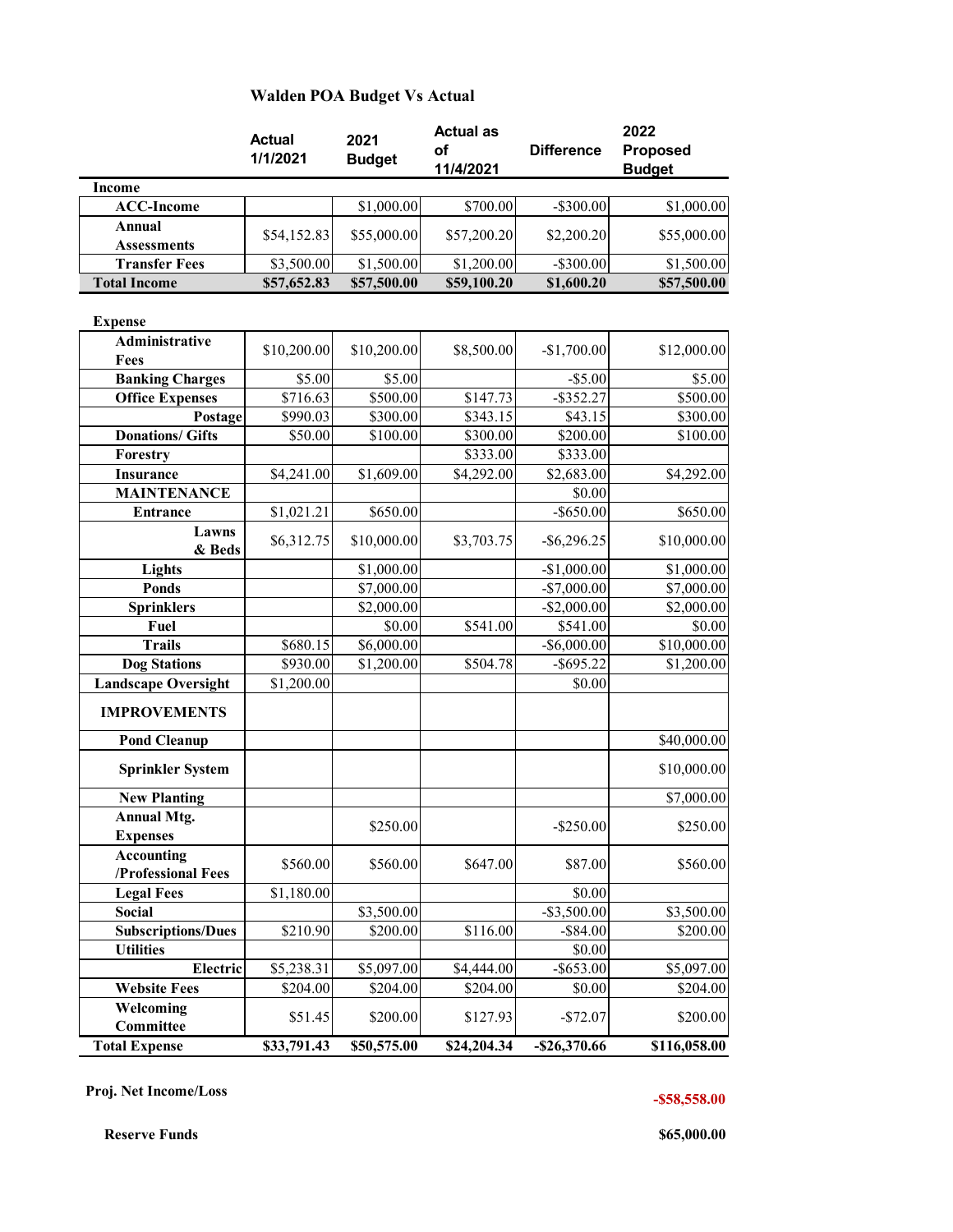## 11:28 AM Walden POA 11/04/21 Balance Sheet **Cash Basis** Cash Basis **As of November 4, 2021**

|                                        | Nov 4, 21              |
|----------------------------------------|------------------------|
| <b>ASSETS</b>                          |                        |
| <b>Current Assets</b>                  |                        |
| <b>Checking/Savings</b>                |                        |
| <b>Integrity ACC Account</b>           | 8,717.50               |
| <b>Integrity Reserve Account</b>       | 13,781.38<br>65,025.81 |
| <b>Integrity Working Account</b>       |                        |
| <b>Total Checking/Savings</b>          | 87,524.69              |
| <b>Total Current Assets</b>            | 87,524.69              |
| <b>Fixed Assets</b>                    |                        |
| <b>Accumulated Depreciation</b>        | 15,986.70              |
| <b>Deferred Maintenance</b>            | 17,331.82              |
| <b>Total Fixed Assets</b>              | 33,318.52              |
| <b>TOTAL ASSETS</b>                    | 120,843.21             |
| <b>LIABILITIES &amp; EQUITY</b>        |                        |
| <b>Liabilities</b>                     |                        |
| <b>Current Liabilities</b>             |                        |
| <b>Other Current Liabilities</b>       |                        |
| <b>ACC-Rundable Fee</b>                | 720.36                 |
| <b>Total Other Current Liabilities</b> | 720.36                 |
| <b>Total Current Liabilities</b>       | 720.36                 |
| <b>Total Liabilities</b>               | 720.36                 |
| <b>Equity</b>                          |                        |
| <b>Opening Balance Equity</b>          | 38,629.18              |
| <b>Retained Earnings</b>               | 46,597.81              |
| <b>Net Income</b>                      | 34,895.86              |
| <b>Total Equity</b>                    | 120, 122.85            |
| <b>TOTAL LIABILITIES &amp; EQUITY</b>  | 120,843.21             |